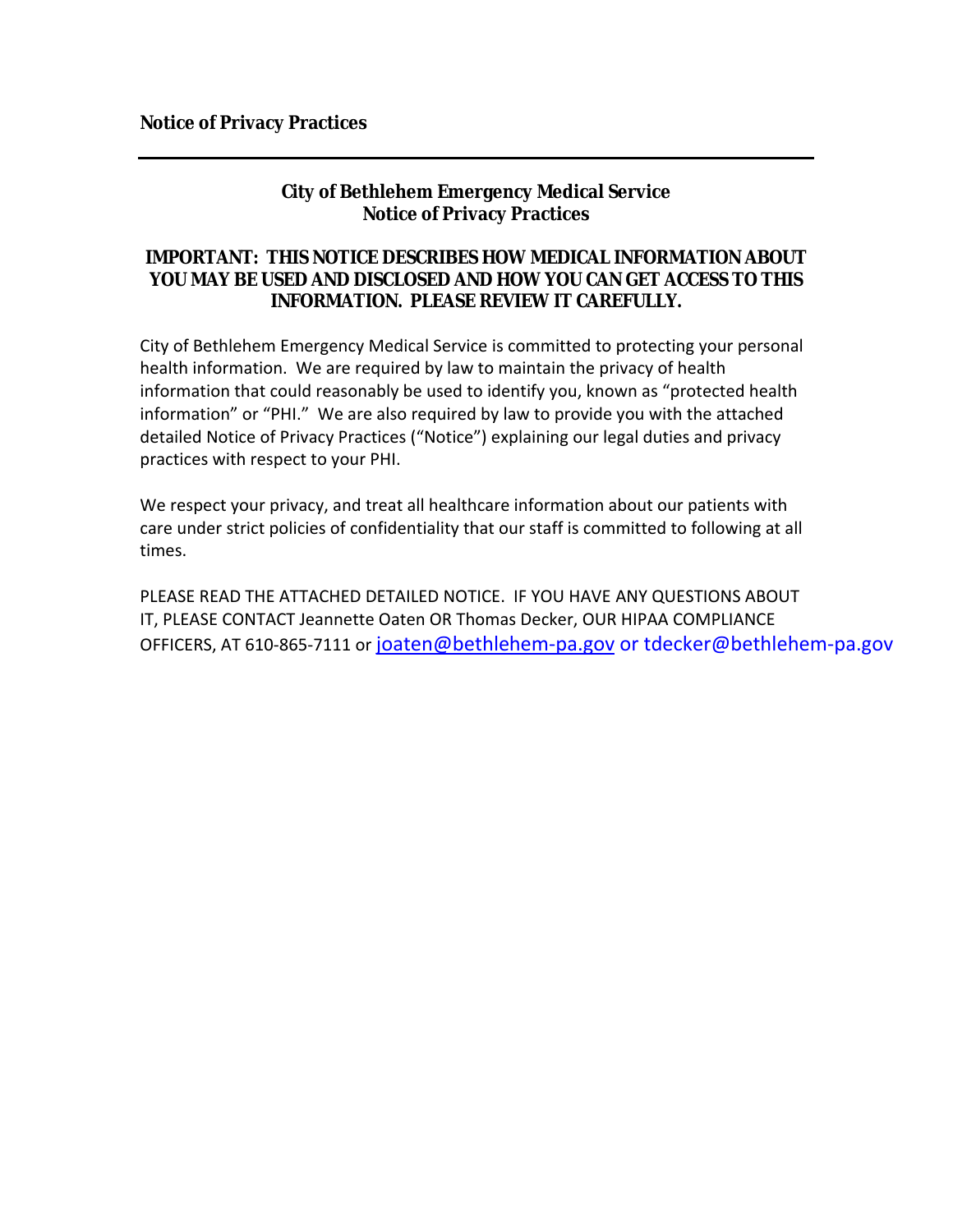# **Detailed Notice of Privacy Practices**

**Purpose of This Notice:**This Notice describes your legal rights, advises you of our privacy practices, and lets you know how City of Bethlehem Emergency Medical Service is permitted to use and disclose PHI about you.

### **Uses and Disclosures of Your PHI We Can Make Without Your Authorization**

City of Bethlehem Emergency Medical Service may use or disclose your PHI *without* your authorization, or *without* providing you with an opportunity to object, for the following purposes:

*Treatment.* This includes such things as verbal and written information that we obtain about you and use pertaining to your medical condition and treatment provided to you by us and other medical personnel (including doctors and nurses who give orders to allow us to provide treatment to you). It also includes information we give to other healthcare personnel to whom we transfer your care and treatment, and includes transfer of PHI via radio or telephone to the hospital or dispatch center as well as providing the hospital with a copy of the written record we create in the course of providing you with treatment and transport.

*Payment*. This includes any activities we must undertake in order to get reimbursed for the services that we provide to you, including such things as organizing your PHI, submitting bills to insurance companies (either directly or through a third party billing company), managing billed claims for services rendered, performing medical necessity determinations and reviews, performing utilization reviews, and collecting outstanding accounts.

*Healthcare Operations.* This includes quality assurance activities, licensing, and training programs to ensure that our personnel meet our standards of care and follow established policies and procedures, obtaining legal and financial services, conducting business planning, processing grievances and complaints, creating reports that do not individually identify you for data collection purposes, fundraising, and certain marketing activities.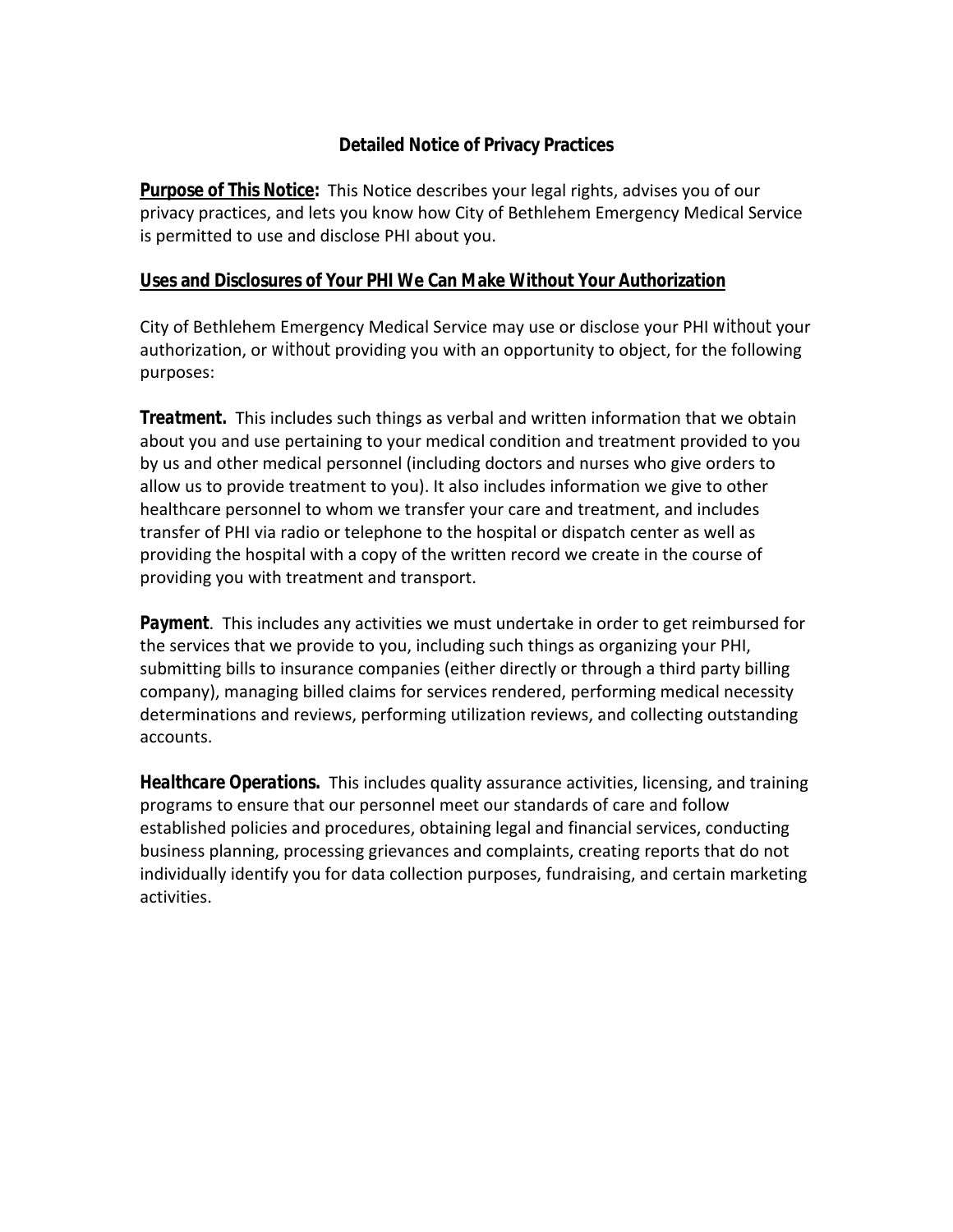# **Other Uses and Disclosure of Your PHI We Can Make Without Authorization***.*

City of Bethlehem Emergency Medical Service is also permitted to use or disclose your PHI *without* your written authorization in situations including:

- $\clubsuit$  For the treatment activities of another healthcare provider;
- $\triangle$  To another healthcare provider or entity for the payment activities of the provider or entity that receives the information (such as your hospital or insurance company);
- $\triangle$  To another healthcare provider (such as the hospital to which you are transported) for the healthcare operations activities of the entity that receives the information as long as the entity receiving the information has or has had a relationship with you and the PHI pertains to that relationship;
- For healthcare fraud and abuse detection or for activities related to compliance with the law;
- ◆ To a family member, other relative, or close personal friend or other individual involved in your care if we obtain your verbal agreement to do so or if we give you an opportunity to object to such a disclosure and you do not raise an objection. We may also disclose health information to your family, relatives, or friends if we infer from the circumstances that you would not object. For example, we may assume that you agree to our disclosure of your personal health information to your spouse when your spouse has called the ambulance for you. In situations where you are incapable of objecting (because you are not present or due to your incapacity or medical emergency), we may, in our professional judgment, determine that a disclosure to your family member, relative, or friend is in your best interest. In that situation, we will disclose only health information relevant to that person's involvement in your care. For example, we may inform the person who accompanied you in the ambulance that you have certain symptoms and we may give that person an update on your vital signs and treatment that is being administered by our ambulance crew;
- $\triangle$  To a public health authority in certain situations (such as reporting a birth, death or disease, as required by law), as part of a public health investigation, to report child or adult abuse, neglect or domestic violence, to report adverse events such as product defects, or to notify a person about exposure to a possible communicable disease, as required by law;
- ◆ For health oversight activities including audits or government investigations, inspections, disciplinary proceedings, and other administrative or judicial actions undertaken by the government (or their contractors) by law to oversee the healthcare system;
- $\triangle$  For judicial and administrative proceedings, as required by a court or administrative order, or in some cases in response to a subpoena or other legal process;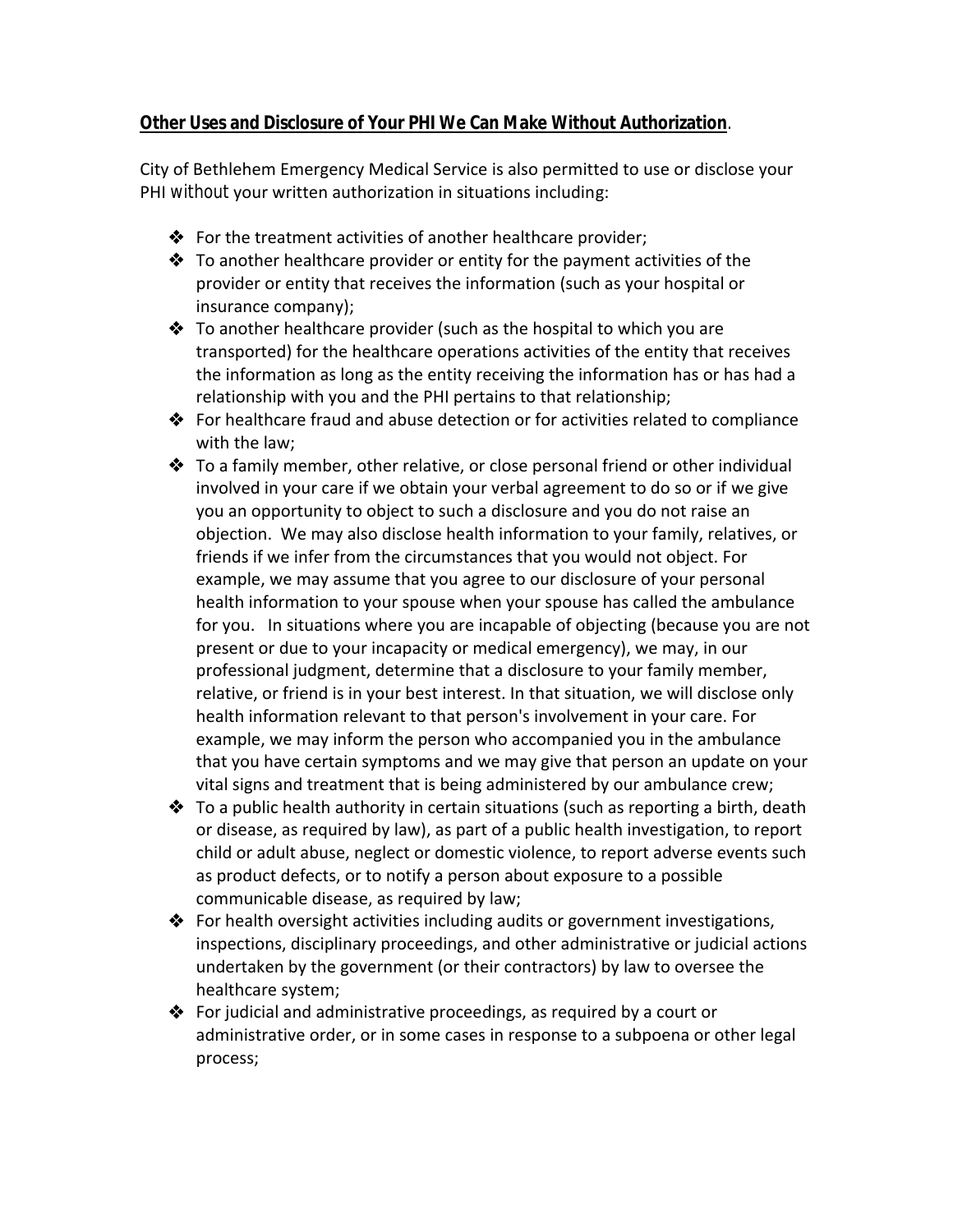- For law enforcement activities in limited situations, such as when there is a warrant for the request, or when the information is needed to locate a suspect or stop a crime;
- For military, national defense and security and other special government functions;
- $\clubsuit$  To avert a serious threat to the health and safety of a person or the public at large;
- For workers' compensation purposes, and in compliance with workers' compensation laws;
- $\clubsuit$  To coroners, medical examiners, and funeral directors for identifying a deceased person, determining cause of death, or carrying on their duties as authorized by law;
- $\triangle$  If you are an organ donor, we may release health information to organizations that handle organ procurement or organ, eye or tissue transplantation, or to an organ donation bank, as necessary to facilitate organ donation and transplantation; and
- For research projects, but this will be subject to strict oversight and approvals and health information will be released only when there is a minimal risk to your privacy and adequate safeguards are in place in accordance with the law.

# **Uses and Disclosures of Your PHI That Require Your Written Consent**

Any other use or disclosure of PHI, other than those listed above, will only be made with your written authorization (the authorization must specifically identify the information we seek to use or disclose, as well as when and how we seek to use or disclose it). Specifically, we must obtain your written authorization before using or disclosing your: (a) psychotherapy notes, other than for the purpose of carrying out our own treatment, payment or health care operations purposes, (b) PHI for marketing when we receive payment to make a marketing communication; or (c) PHI when engaging in a sale of your PHI. **You may revoke your authorization at any time, in writing, except to the extent that we have already used or disclosed medical information in reliance on that authorization.**

### **Your Rights Regarding Your PHI**

As a patient, you have a number of rights with respect to your PHI, including:

*Right to access, copy or inspect your PHI*. You have the right to inspect and copy most of the medical information that we collect and maintain about you. Requests for access to your PHI should be made in writing to our HIPAA Compliance Officers. In limited circumstances, we may deny you access to your medical information, and you may appeal certain types of denials. We have available forms to request access to your PHI, and we will provide a written response if we deny you access and let you know your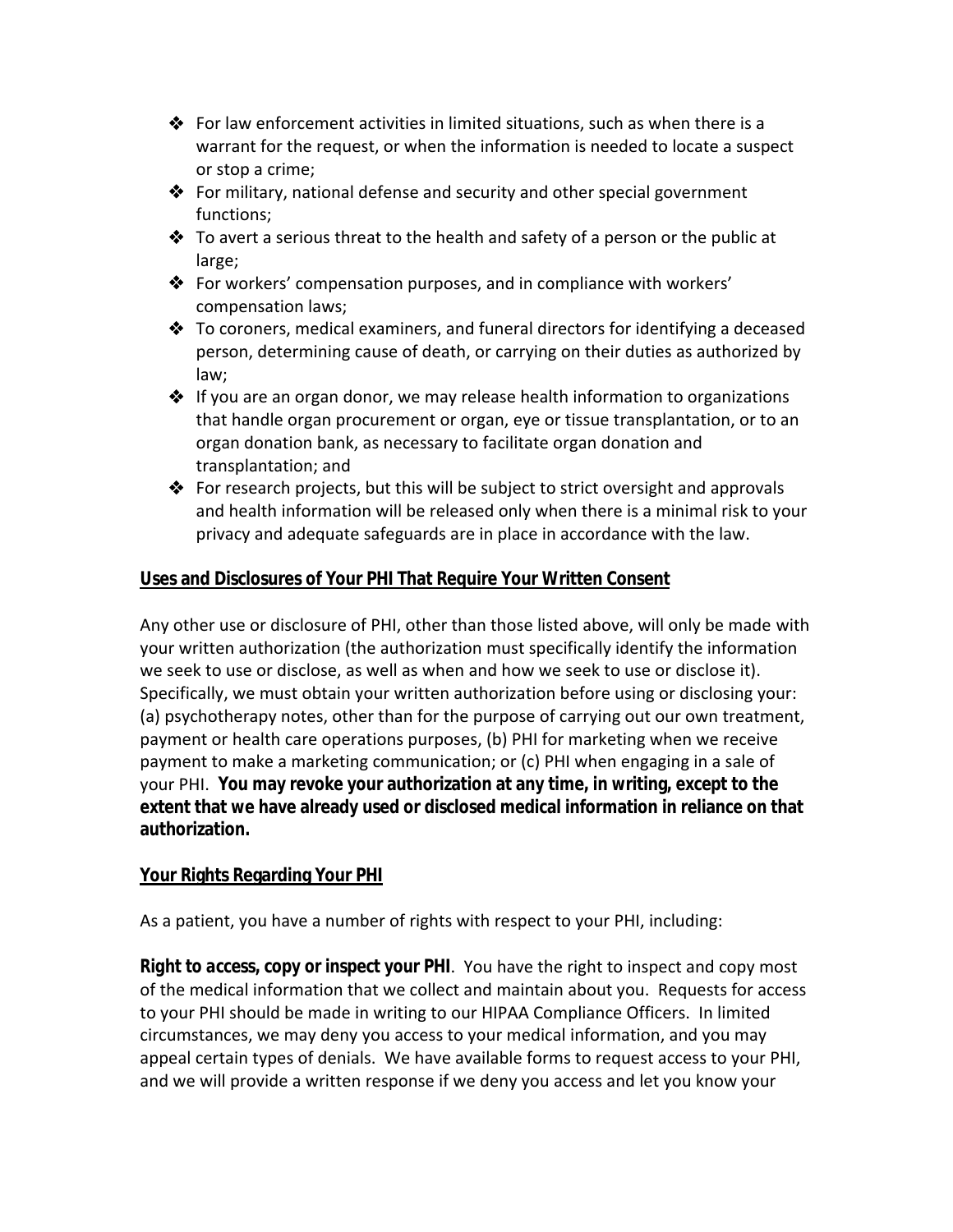appeal rights. If you wish to inspect and copy your medical information, you should contact Jeannette Oaten or Gordon Smith, our HIPAA Compliance Officers.

We will normally provide you with access to this information within 30 days of your written request. If we maintain your medical information in electronic format, then you have a right to obtain a copy of that information in an electronic format. In addition, if you request that we transmit a copy of your PHI directly to another person, we will do so provided your request is in writing, signed by you (or your representative), and you clearly identify the designated person and where to send the copy of your PHI.

We may also charge you a reasonable cost-based fee for providing you access to your PHI, subject to the limits of applicable state law.

*Right to request an amendment of your PHI*. You have the right to ask us to amend protected health information that we maintain about you. Requests for amendments to your PHI should be made in writing and you should contact Jeannette Oaten or Gordon Smith, our HIPAA Compliance Officers if you wish to make a request for amendment and fill out an amendment request form.

When required by law to do so, we will amend your information within 60 days of your request and will notify you when we have amended the information. We are permitted by law to deny your request to amend your medical information in certain circumstances, such as when we believe that the information you have asked us to amend is correct.

*Right to request an accounting of uses and disclosures of your PHI*. You may request an accounting from us of disclosures of your medical information. If you wish to request an accounting of disclosures of your PHI that are subject to the accounting requirement, you should contact Jeannette Oaten or Gordon Smith, our HIPAA Compliance Officers and make a request in writing.

You have the right to receive an accounting of certain disclosures of your PHI made within six (6) years immediately preceding your request. But, we are not required to provide you with an accounting of disclosures of your PHI: (a) for purposes of treatment, payment, or healthcare operations; (b) for disclosures that you expressly authorized; (c) disclosures made to you, your family or friends, or (d) for disclosures made for law enforcement or certain other governmental purposes.

*Right to request restrictions on uses and disclosures of your PHI.* You have the right to request that we restrict how we use and disclose your medical information for treatment, payment or healthcare operations purposes, or to restrict the information that is provided to family, friends and other individuals involved in your healthcare. However, we are only required to abide by a requested restriction under limited circumstances, and it is generally our policy that we will not agree to any restrictions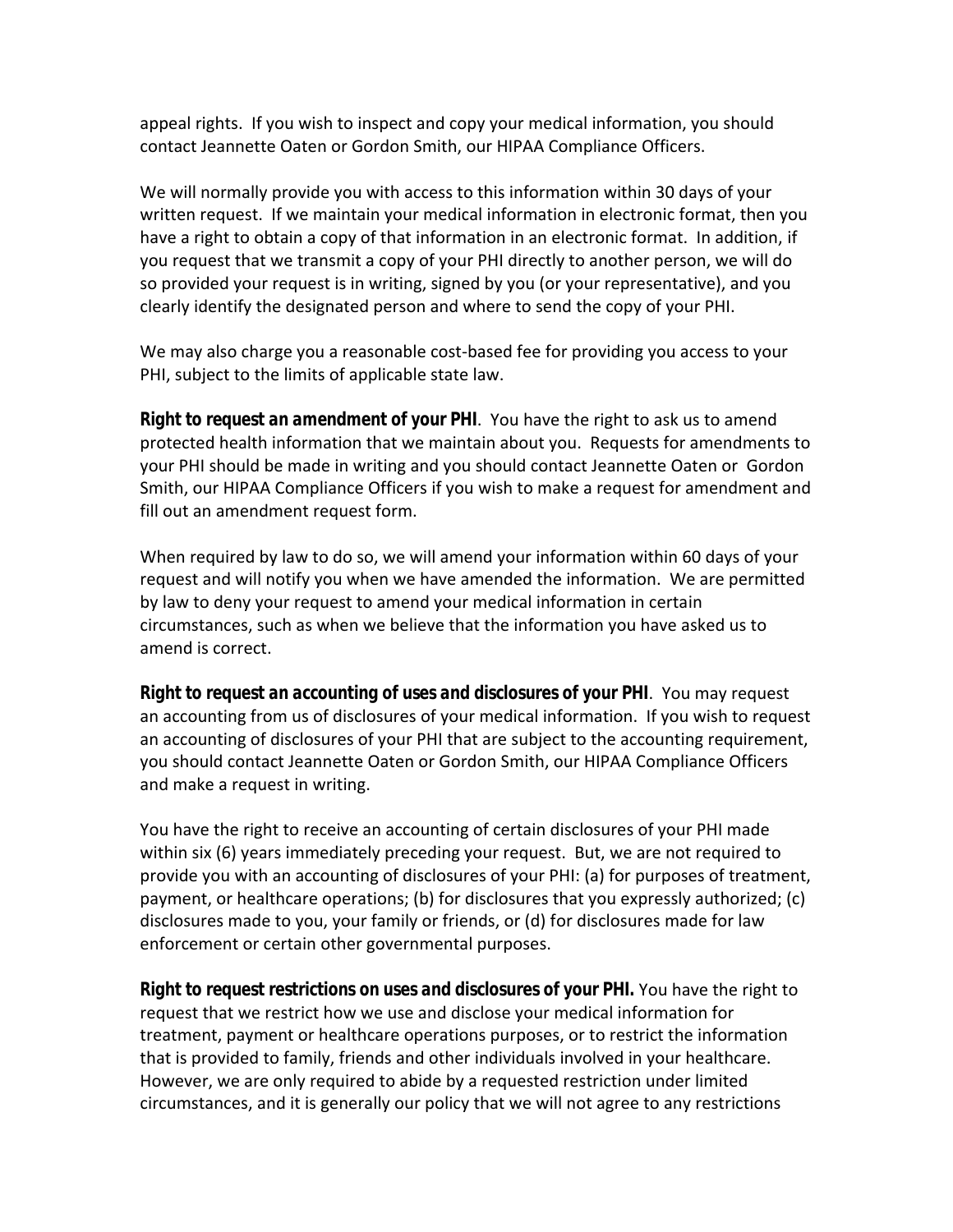unless required by law to do so. If you wish to request a restriction on the use or disclosure of your PHI, you should contact Jeannette Oaten or Gordon Smith, our HIPAA Compliance Officers and make a request in writing.

City of Bethlehem Emergency Medical Service is required to abide by a requested restriction when you ask that we not release PHI to your health plan (insurer) about a service for which you (or someone on your behalf) have paid City of Bethlehem Emergency Medical Service in full. We are also required to abide by any restrictions that we agree to. Notwithstanding, if you request a restriction that we agree to, and the information you asked us to restrict is needed to provide you with emergency treatment, then we may disclose the PHI to a healthcare provider to provide you with emergency treatment.

A restriction may be terminated if you agree to or request the termination. Most current restrictions may also be terminated by City of Bethlehem Emergency Medical Service as long we notify you. If so, PHI that is created or received after the restriction is terminated is no longer subject to the restriction. But, PHI that was restricted prior to the notice to you voiding the restriction must continue to be treated as restricted PHI.

*Right to notice of a breach of unsecured protected health information*. If we discover that there has been a breach of your unsecured PHI, we will notify you about that breach by first-class mail dispatched to the most recent address that we have on file. If you prefer to be notified about breaches by electronic mail, please contact Jeannette Oaten or Gordon Smith, our HIPAA Compliance Officers, to make City of Bethlehem Emergency Medical Service aware of this preference and to provide a valid email address to send the electronic notice. You may withdraw your agreement to receive notice by email at any time by contacting Jeannette Oaten or Gordon Smith.

*Right to request confidential communications.* You have the right to request that we send your PHI to an alternate location (*e.g.,* somewhere other than your home address) or in a specific manner (*e.g.,* by email rather than regular mail). However, we will only comply with reasonable requests when required by law to do so. If you wish to request that we communicate PHI to a specific location or in a specific format, you should contact Jeannette Oaten or Gordon Smith, our HIPAA Compliance Officers and make a request in writing.

### **Internet, Email and the Right to Obtain Copy of Paper Notice**

If we maintain a web site, we will prominently post a copy of this Notice on our web site and make the Notice available electronically through the web site. If you allow us, we will forward you this Notice by electronic mail instead of on paper and you may always request a paper copy of the Notice.